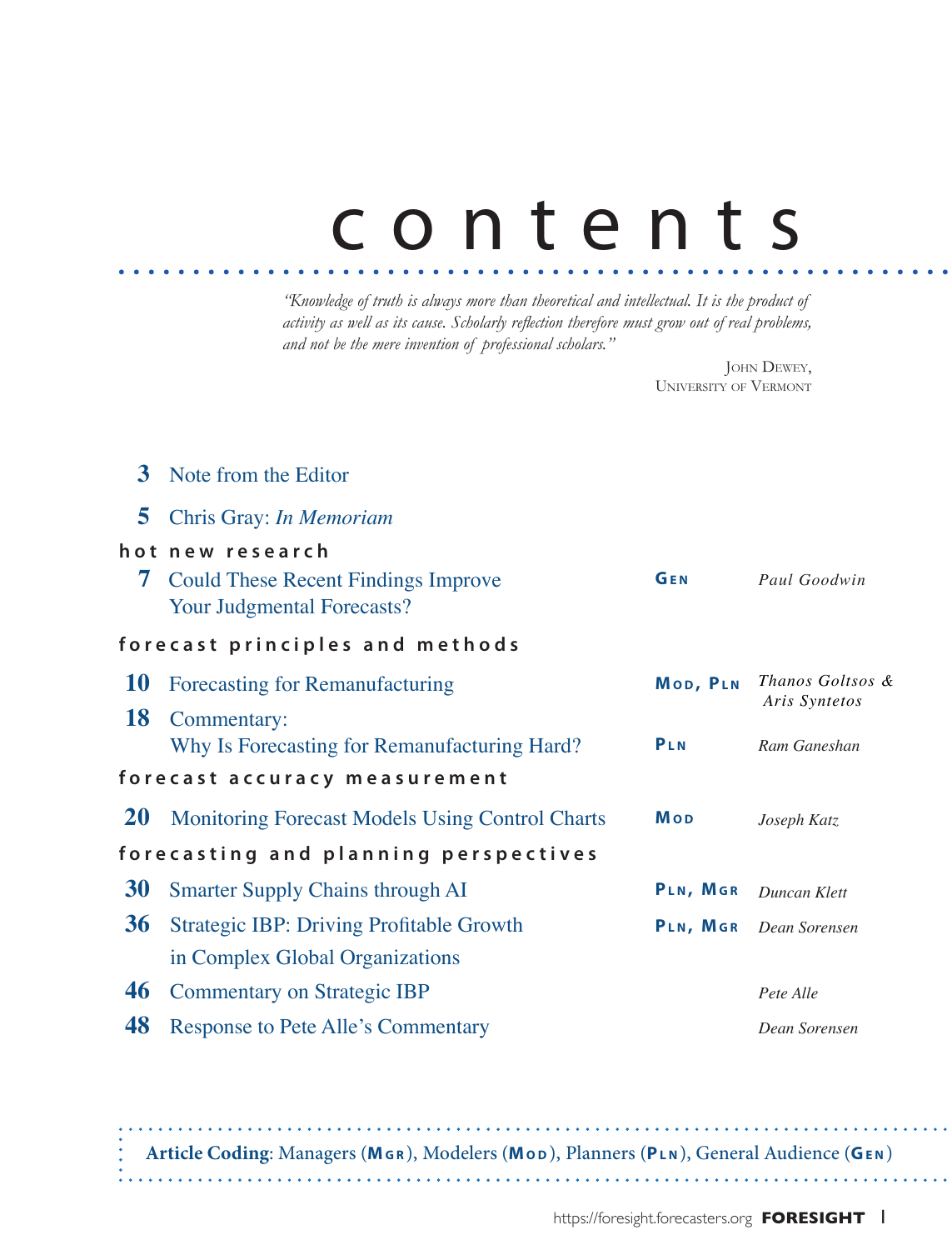### **FORESIGHT** ADVISORY BOARD

**Chairman: Jeffrey Hunt**, *SHEA Business Solutions* Carolyn Allmon, *Cargill* Ellen Bonnell, *Consultant* John Boylan, *Lancaster University* Henry Canitz*, Logility* Simon Clarke, *Crimson and Co.*  Stefan de Kok, *Wahupa* Robert Fildes, *Lancaster Centre for Forecasting* Ram Ganeshan, *College of William and Mary* Allan Gray, *End-to-End Analytics* Jim Hoover, *University of Florida* Jamilya Kasymova, *Marriott International* Joe McConnell, *McConnell Chase Software* Steve Morlidge, *CatchBull Ltd.* David Orrell, *Systems Forecasting* John Pope, *Investment Economics* Christian Schäfer, *Cooperative State University of Baden-Württemberg* Jerry Shan, *Huawei* Sujit Singh, *Arkieva* Shaun Snapp, *Brightwork Research and Analysis* Eric Stellwagen, *Business Forecast Systems* Bill Tonetti, *Demand Works* Niels van Hove, *Aero Technology* Lawrence Vanston, *Technology Futures*

### **FORESIGHT**, an official publication of the International

Institute of Forecasters, seeks to advance the practice of forecasting. To this end, it will publish high-quality, peer-reviewed articles, and ensure that these are written in a concise, accessible style for forecasting analysts, managers, and students.

#### **Topics include:**

- Design and Management of Forecasting Processes
- Forecast Model Building: The Practical Issues
- Forecasting Methods Tutorials
- Forecasting Principles and Practices
- S&OP and Collaborative Forecasting
- Forecasting Books, Software and Other Technology
- Applications in Political, Climate and Media Forecasting
- Long-Range and Strategic Forecasts
- Case Studies

### **Contributors of articles include:**

- Analysts and managers, examining the processes of forecasting within their organizations
- Scholars, writing on the practical implications of their research
- Consultants and vendors, reporting on forecasting challenges and potential solutions

All invited and submitted papers will be subject to a blind editorial review. Accepted papers will be edited for clarity and style.

**Foresight** welcomes advertising. Journal content, however, is the responsibility of, and solely at the discretion of, the editors. The journal will adhere to the highest standards of objectivity. Where an article describes the use of commercially available software or a licensed procedure, we will require the author to disclose any interest in the product, financial or otherwise. Moreover, we will discourage articles whose principal purpose is to promote a commercial product or service.

**Foresight** is published by the International Institute of Forecasters, Business Office: 53 Tesla Avenue, Medford, MA 02155 USA

## **FORESIGHT**

**EDITOR** Len Tashman lentashman@forecasters.org

### **Associate Editors**

Stephan Kolassa stephan.kolassa@sap.com

Mike Gilliland Mike.Gilliland@sas.com

### **Column Editors**

**INTEGRATED BUSINESS PLANNING** Dean Sorensen deanbsorensen@ibpcollaborative.org

**Financial Forecasting** Roy Batchelor r.a.batchelor@city.ac.uk

**Forecasting Support Systems** Fotios Petropoulos f.petropoulos@bath.ac.uk

**Hot New Research** Paul Goodwin mnspg@management.bath.ac.uk

**Long-Range Forecasting** Ira Sohn imsfinc@gmail.com

**S&OP** John Mello jmello@astate.edu

**Supply-Chain Forecasting** Aris Syntetos SyntetosA@cardiff.ac.uk

### **Foresight Staff**

**DESIGN AND PRODUCTION** Liza Woodruff liza@lizawoodruff.com

**Marketing and Sponsorship** Pam Stroud pamstroud@forecasters.org

Michelle Kitchens michelle.kitchens@forecasters.org

**Manuscript and Copy Editing** Ralph Culver letter\_perfect@fast-email.com

Mary Ellen Bridge me.foresight@comcast.net

**Advisory Board and News Notes** Holly Lancaster hollylancaster@forecasters.org

**Memberships** Pam Stroud, IIF Business Director forecasters@forecasters.org

©2020 International Institute of Forecasters (ISSN 1555-9068)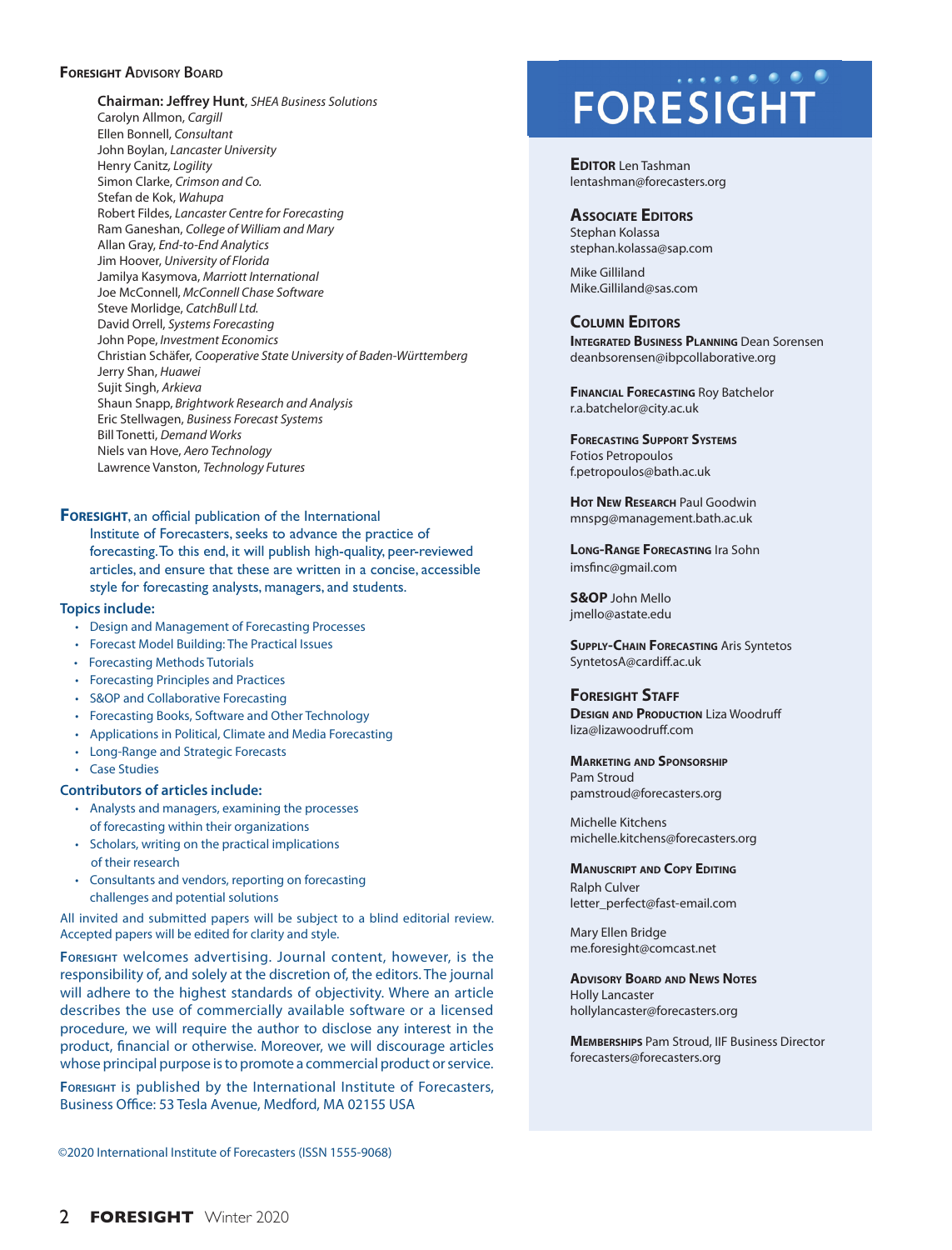### *Winter 2020* note from the editor

This Winter 2020 issue of *Foresight*—number 56 since the journal began in 2005—formally in- $\perp$  troduces a new section: Integrated Business Planning (IBP), the meaning of which is evolving from a term virtually synonymous with Sales and Operations Planning (S&OP) to something far more encompassing, especially for large enterprises.

For more than a generation, S&OP has provided the infrastructure through which forecasts are shared across functional areas of the company, then debated and hopefully reconciled. The emphasis has been short term, generally a planning horizon of several months, and tactical. Now, *Foresight*'s new Editor for IBP **Dean Sorensen** is proposing an expansive consideration of strategic as well as tactical elements. Dean's article in the Forecasting and Planning Perspectives section of this issue sets the stage for a dialog on how fully integrated the planning function should be if the organization is to optimize its resources. This discussion helps forecasters to better understand the need for and use of their models and the time horizons that are important to the organization.

In his latest **Hot New Research** column, **Paul Goodwin** reports some surprising new results about the practice of judgmental forecasting.

*A wealth of research papers has shown how judgment can act as a valuable complement to statistical models as long as organizational politics and psychological biases don't lead the forecasts astray. Nevertheless, researchers continue to produce interesting and potentially useful findings—and some of these are surprising.*

This issue also features an article on **Forecasting for Remanufacturing** by **Thanos Goltsos** and **Aris Syntetos**, the title referring to the transformation of used product components (cores) into essentially new products. This changes the planning tasks from "what to do at the end of product life to what to do at the end of each service life, as cores become inputs to the remanufacturing process." This process also makes forecasting far more difficult, since not only must product demand be forecast but core returns as well, imposing what the authors call *dual uncertainty*. The key to forecasting returns is knowledge of the *time-to-return distribution*, the acquisition of which is significantly abetted by *serialization*, the linking of product sales to returns by time stamping through RFID and barcoding. Importantly, the authors demonstrate that traditional time-series procedures such as exponential smoothing "do not work well for returns forecasting, as they ignore the important relationship between returns and past sales."

In his Commentary on the remanufacturing article, **Ram Ganeshan** expands on why forecasting in this "circular economy" is so complex and difficult to manage.